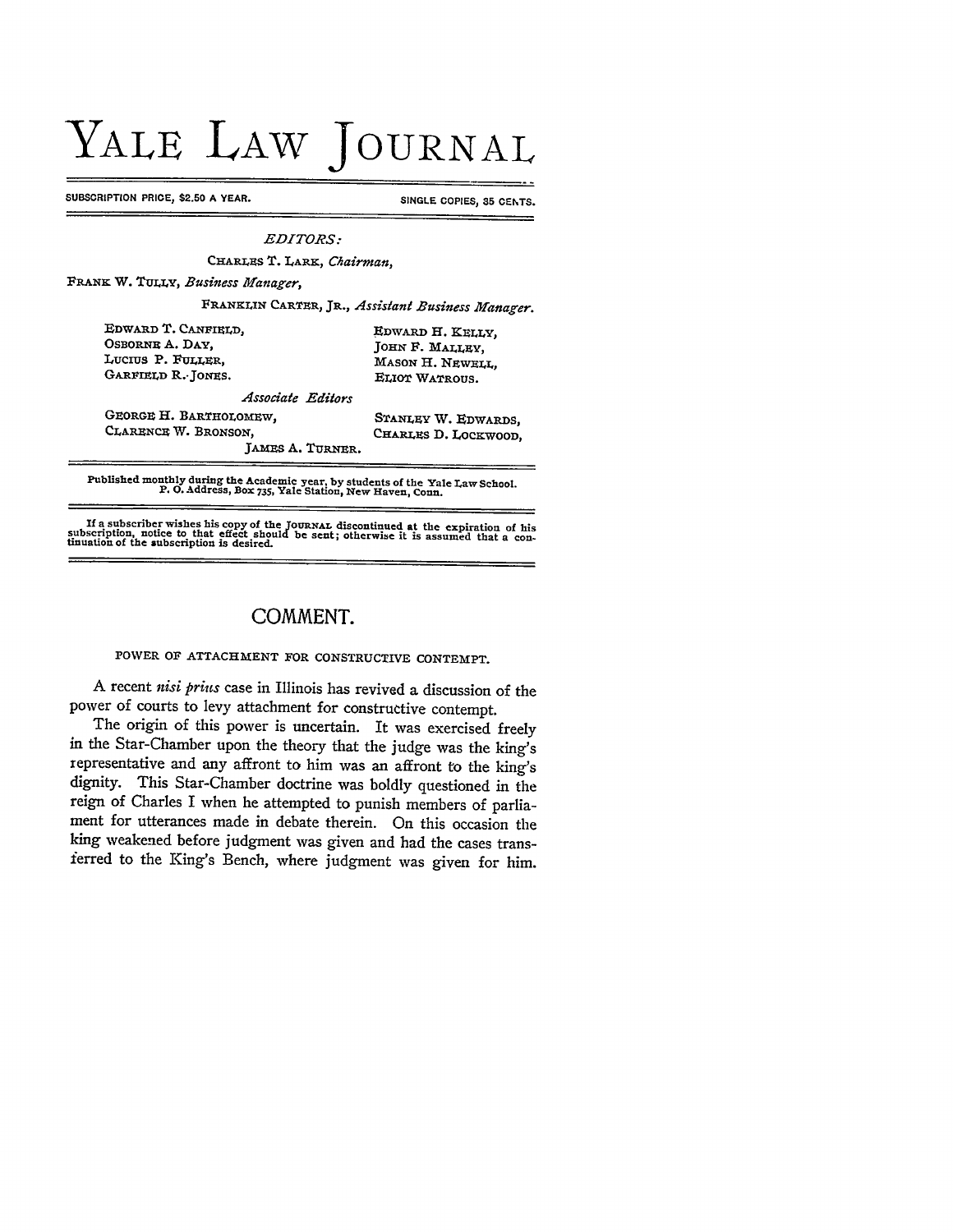The judges were careful, however, to base their decision upon the double ground of affront to the king's dignity, and conspiracy to slander the State and raise sedition and discord between the king, his peers and the people. It was not thought safe to trust the **judg**ment on the sole ground of contempt in speaking the words.

Before the abolition of the Star-Chamber, the courts of common law had settled down to the true principle, which sustains contempt as an offense; i. e., the disturbance of the courts, or the judges judicially sitting, or the hindering of the administration of justice, but still declared the offense to be against the crown and its dignity. *Harrison's Case,* Cro. Car. **503.**

In this country the courts have assumed the prerogative of the English courts; both the power to punish for contempts, which under the English law were held to be acts which "disturb the courts or the judges judicially sitting," or "the hindering'of the administration of justice;" and also for those acts which were affronts to the king's dignity, both, however, being assumed as incidental to the court's power to punish any act which brings the court into contempt, or hinders or intimidates it.

The feeling of dissatisfaction which not infrequently follows any signal recognition of the latter phase of this power, has in several cases resulted in its abolition **by** statute or constitution, and has engendered a public sentiment which may at no distant day result in its voluntary relinquishment **by** the courts.

The Supreme Court of Pennsylvania in **I8O2** committed one Passmore for a libel published against the defendant in a case then pending, in which case Passmore was plaintiff. *Respublica v. Pass*more, **3** Yeates **44.** The judges were impeached, and although acquitted **by** a close vote, their action resulted seven years later in the abolition of the power of courts in that State to attach and punish summarily for constructive contempt. As a substitute, any person feeling himself aggrieved was given the right to proceed against the offender either **by** indictment or **by** an action for damages.

The Federal courts lost the power through the action of Judge James H. Peck of Missouri, who, in **1826** inflicted most severe punishment upon a lawyer for the slightest act of constructive contempt. Judge Peck was also impeached and acquitted, but Congress in **1831** passed an act providing that "the power of the several courts of the United States to issue attachments and inflict summary punishments for contempts of court shall not be construed to extend to cases except the misbehavior of any person or persons in the presence of